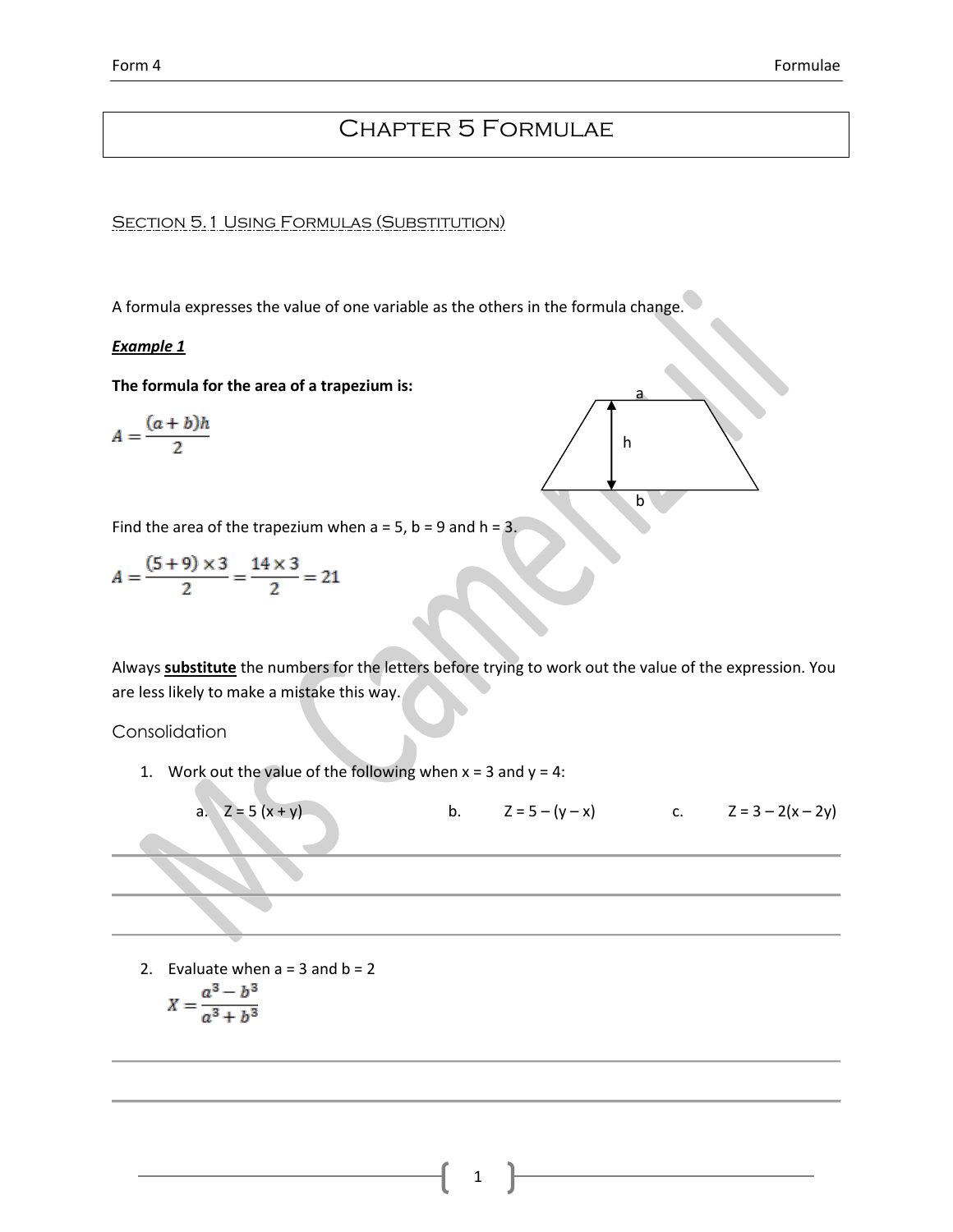3. Evaluate when  $p = -1$  amd  $q = -3$ 

$$
R = \frac{3q}{2p}
$$
 
$$
R = 3 - \frac{6p}{q}
$$
 
$$
R = \frac{2p - 3q}{pq}
$$

**Support Exercise** Pg 284 Exercise 18A No 1 – 12

**SECTION 5.2 WRITING FORMULAS** 

#### *Example 1*

The diagram shows a rectangle

**a** = the length of the rectangle

**b**= the width of the rectangle

The perimeter of the shape is the total distance around the edges of the shape.

The perimeter of the rectangle is  $a + b + a + b$ 

We can collect like terms = 2**a** + 2**b**

Let P represent the perimeter of the shape

```
P = 2(a + b)
```
## *Example 2*

**In football matches, 3 points are awarded for a win, 1 point is awarded for a draw and no points are awarded for a loss. Work out a formula for how the points are worked out.**

**a**

**b**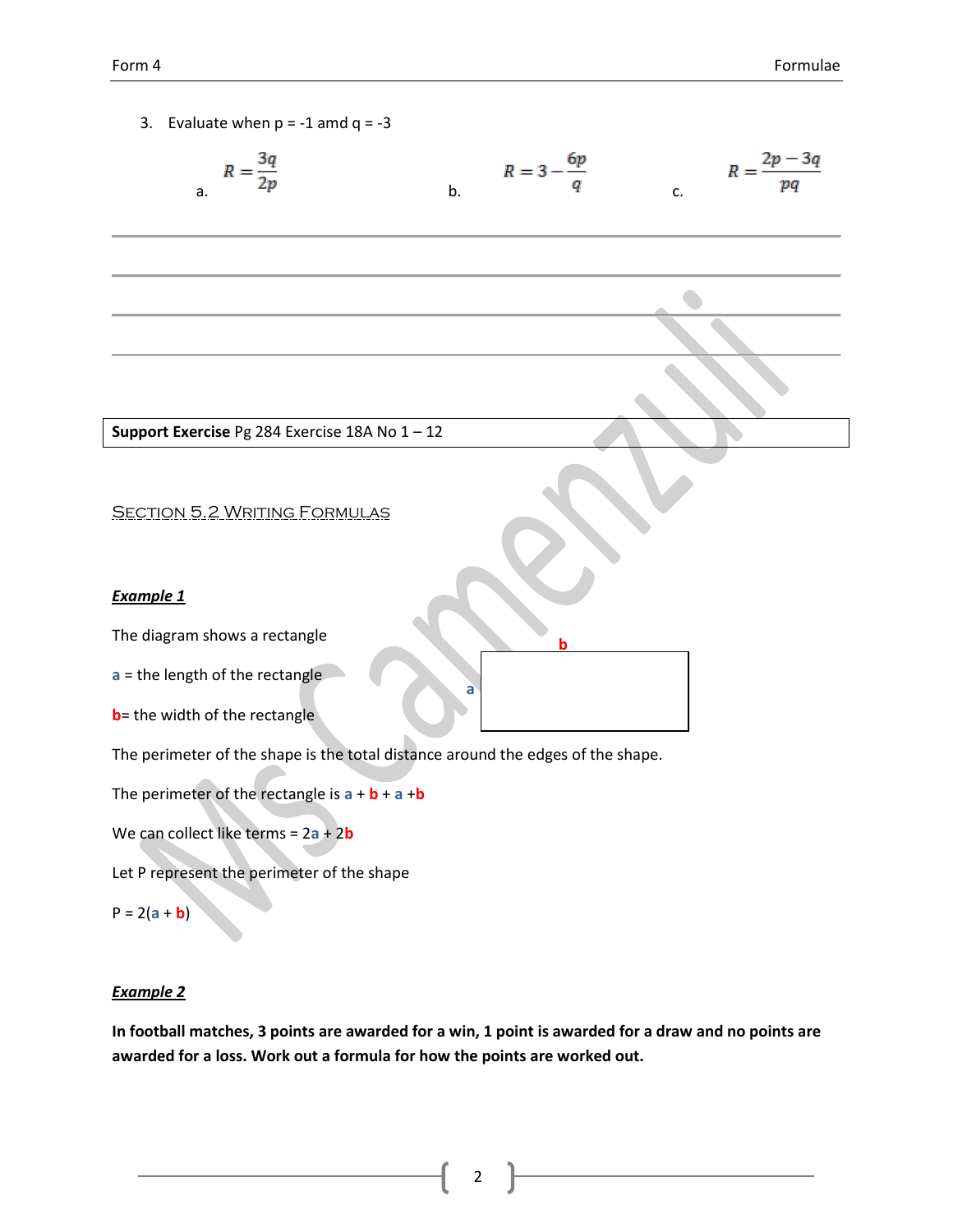*P = total number of points*

- *w = for the number of wins*
- *d = for the number of draws*

Since there are 3 points for each win =  $3 \times w = 3w$ 

Since there are 1 points for each draw =  $1 \times d = 1d = d$ 

The formula for the total number of points is **P= 3w + d**

Consolidation

**1. A model shop sells c number of cars at 60 cents each and p number of planes at 80 cents each a day. At the end of the day he would have earned €200. Write an equation for his earnings.**

**2. A shop sells two brands of baked beans. It has N tins of baked beans altogether; y of them are one brand and z of them are the other brands. Find the formula for N in terms of y and z.**

**3. A rectangle is x centimeters wide and y centimeters long and its perimeter is P meters. Find the formula for P in terms of x and y.**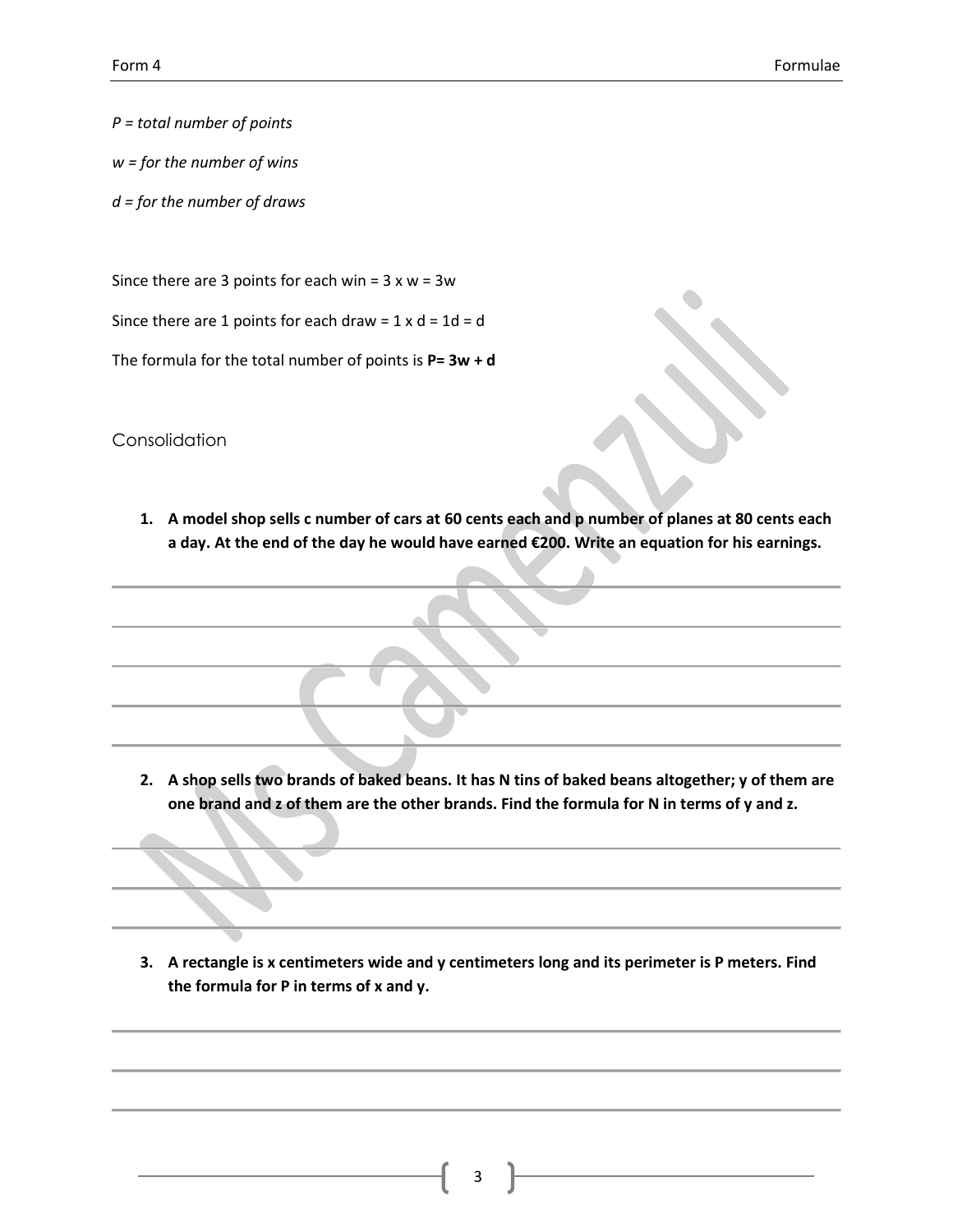**4. Fertiliser is applied at the rate of a grams per square meter. It takes b kilograms to cover a field of area c square meters. Find a formula for b in terms of a and c.**

Support Exercise Pg 286 Ex 18B No 1 – 8

Section 5.3 Changing the Subject of the Formula (Addition & Subtraction)

The **subject** of the formula, is on the left hand side of the equation. Everything else goes on the right hand side of the equation.

*For example, in the formula: v = u + at ,* '*v*' *is the subject.*

Formulas are used to calculate the value of the subject when values of all of the other variables are known.

To *change* the subject of a formula, **begin with the variable to become the new subject**, and **apply inverse operations** as for solving equations, in the opposite order to the order convention.

#### **Example**

 $a + b = c$  (c is the subject of the formula)

**Rearrange the formula to get b subject of the formula.**

 $a - a + b = c - a$  (Subtract a on both sides)

 $b = c - a$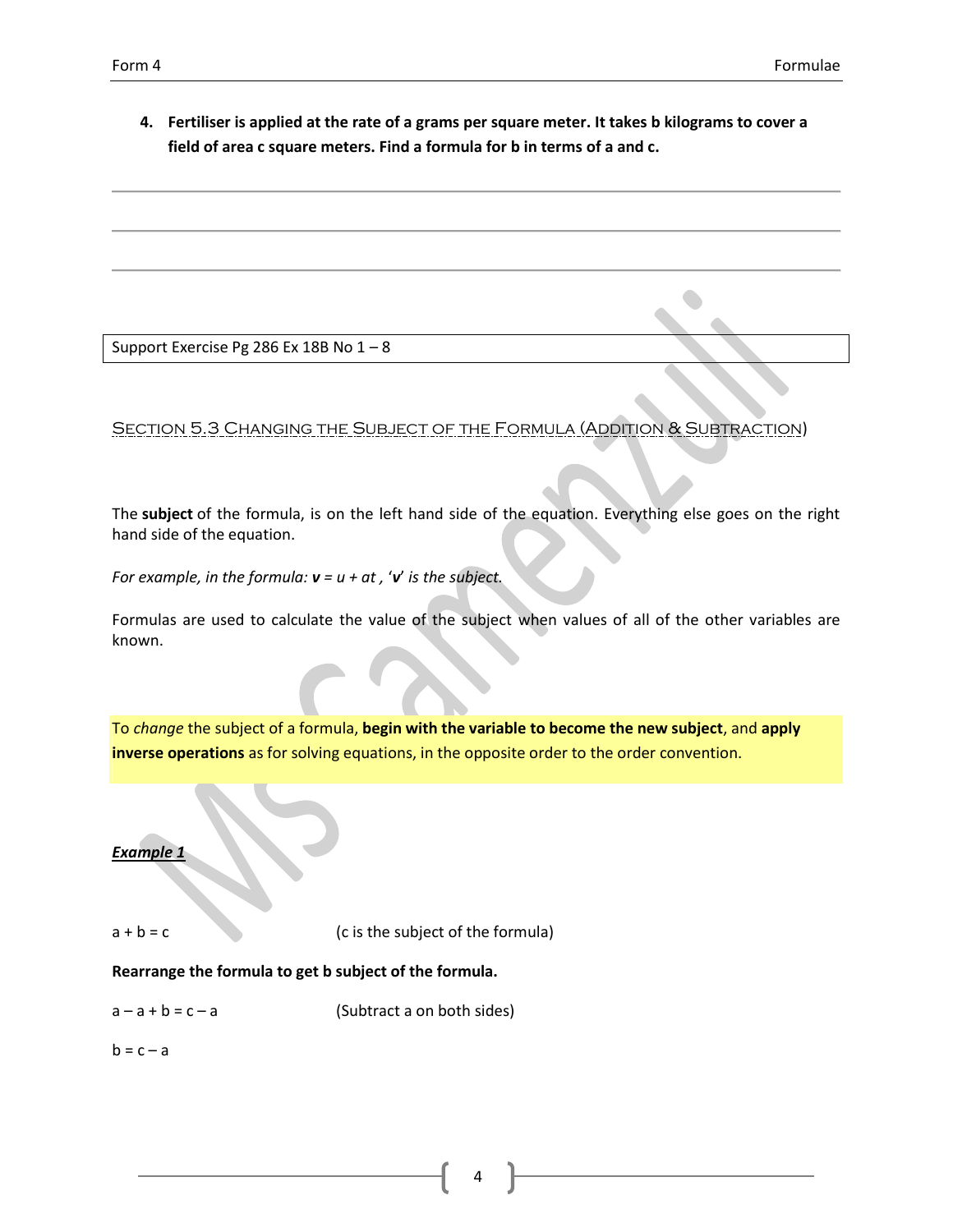#### *Example 2*

The following steps can be used to change the subject of this formula: *v = u + at*

#### **(1) make 'u' the subject of the formula:**

According to the order convention, beginning with '*u*', you add '*at*' to get '*v*'.

The inverse operation is then to subtract '*at*':

- o **Subtract** '*at*' from both sides:
	- $v at = u + at at$
- o **Simplify**:
- $v at = u$
- o **Swap** sides so the subject is on the left hand side: *u = v – at*

## Consolidation

- **1.** Rearrange so that b is the subject of the formula: **a = bx + c**
- **2.** Make s the subject of the formula:  $n = m 3s$
- 3. Make a subject of the formula: **ab – c = p**

**4.** Make a subject of the formula:  $5a - b + c = d$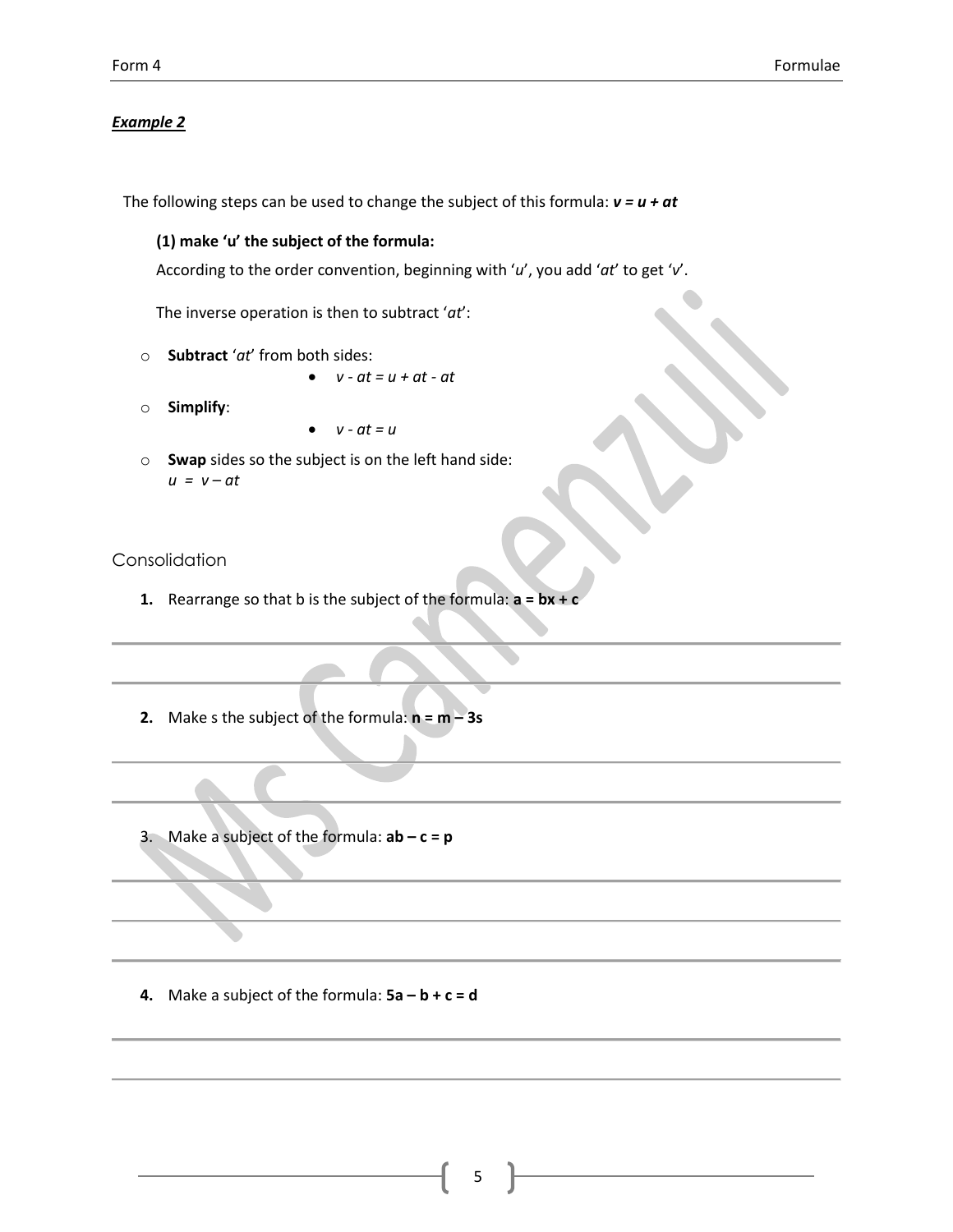| 5. Make s subject of the formula: $p = 2s + r$                                     |                            |
|------------------------------------------------------------------------------------|----------------------------|
|                                                                                    |                            |
| Make v subject of the formula: $V = 2v + 3u$<br>6.                                 |                            |
|                                                                                    |                            |
|                                                                                    |                            |
| Make s subject of the formula: $N = It - 2s$<br>7.                                 |                            |
|                                                                                    |                            |
|                                                                                    |                            |
|                                                                                    |                            |
| Support Exercise Pg 288 Ex 18C No 1                                                |                            |
| <b>SECTION 5.4 CHANGING SUBJECT OF THE FORMULA (MULTIPLICATION &amp; DIVISION)</b> |                            |
| Example 1                                                                          |                            |
| p:<br>Make r the subject of the formula                                            |                            |
| $\overline{s}$                                                                     |                            |
| $sp = q - r$                                                                       | (Multiply both sides by s) |
| $sp + r = q - r + r$                                                               | (Add r to both sides)      |
| $sp + r = q$                                                                       |                            |

ſ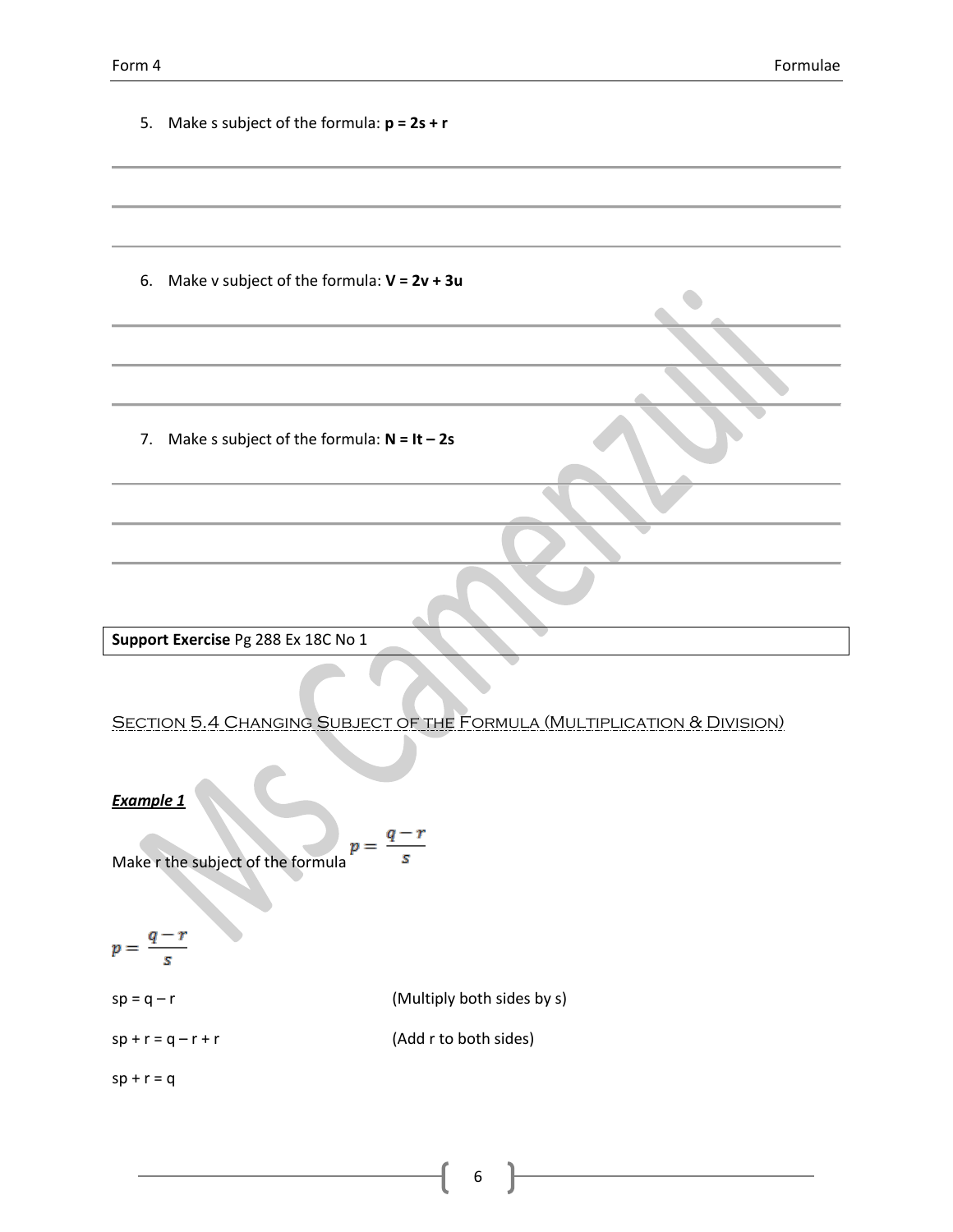# *Example 2*

Make b subject of the formula **s = 3(a + b)**

 $s = 3(a + b)$  $\frac{s}{3} = a + b$ (Divide both sides by 3)  $\frac{s}{3}-a=\,a-a+b$ (Subtract a on both sides)  $\frac{s}{3} - a = b$ Consolidation  $\it m$  $L = \frac{1}{2}$ 1. Make m subject of the formula n **PTR** 100 2. Make R subject of the formula 3. Make y subject of the formula  $x = \frac{3y}{4}$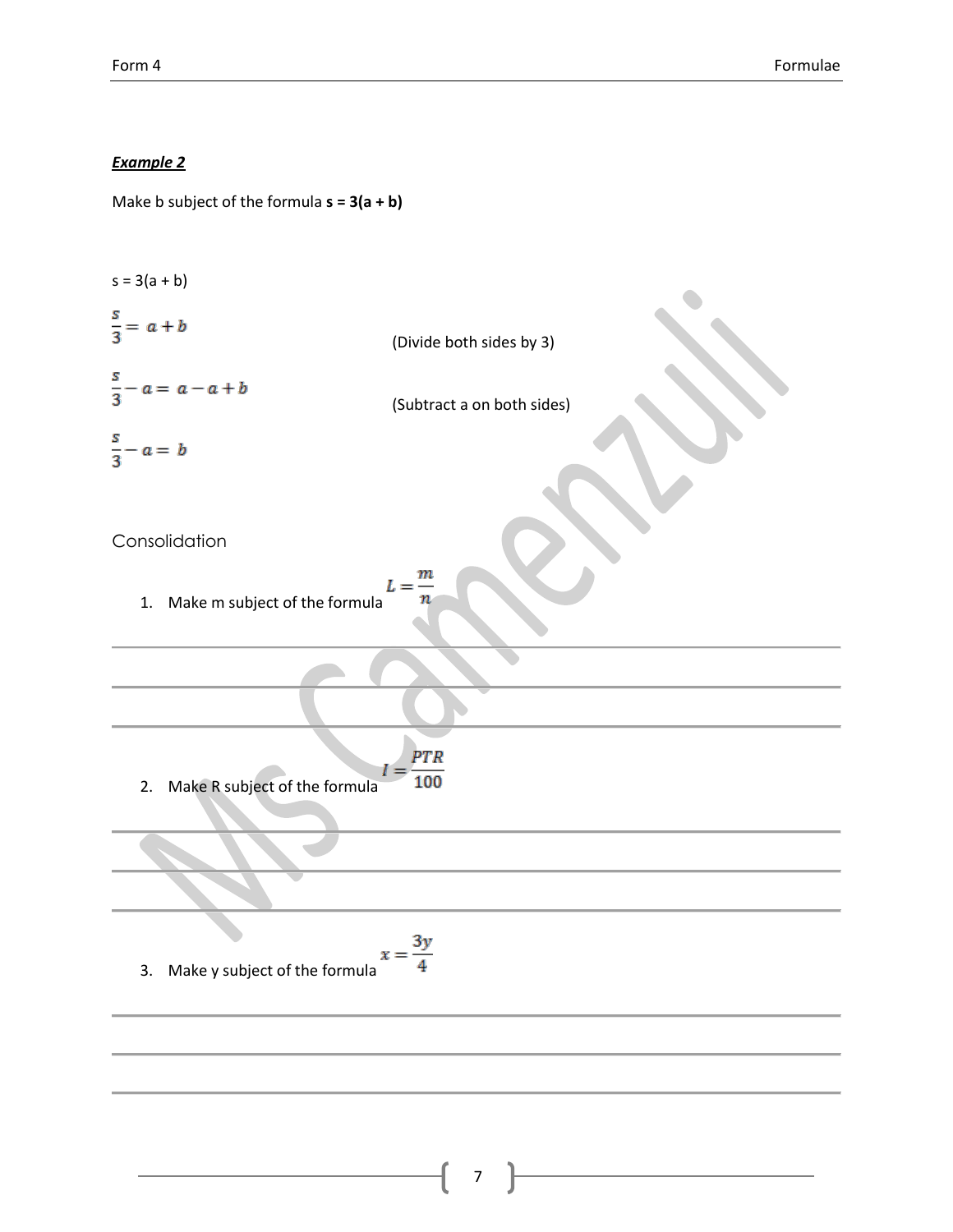4. Make c subject of the formula 5. Make I subject of the formula **Support Exercise** Pg 288 Exercise 18C No 2 – 11 Section 5.5 Changing Subject of the Formula (Roots & Powers) *Example 1*  Make x subject of the formula in **c = x<sup>2</sup> + y<sup>2</sup>** c = x<sup>2</sup> + y<sup>2</sup> c – y 2 = x<sup>2</sup> – y 2 (Subtract y<sup>2</sup> on both sides) c – y 2 = x<sup>2</sup> (c – y 2 ) = x 2 (Square root both sides) (c – y 2 ) = x

ſ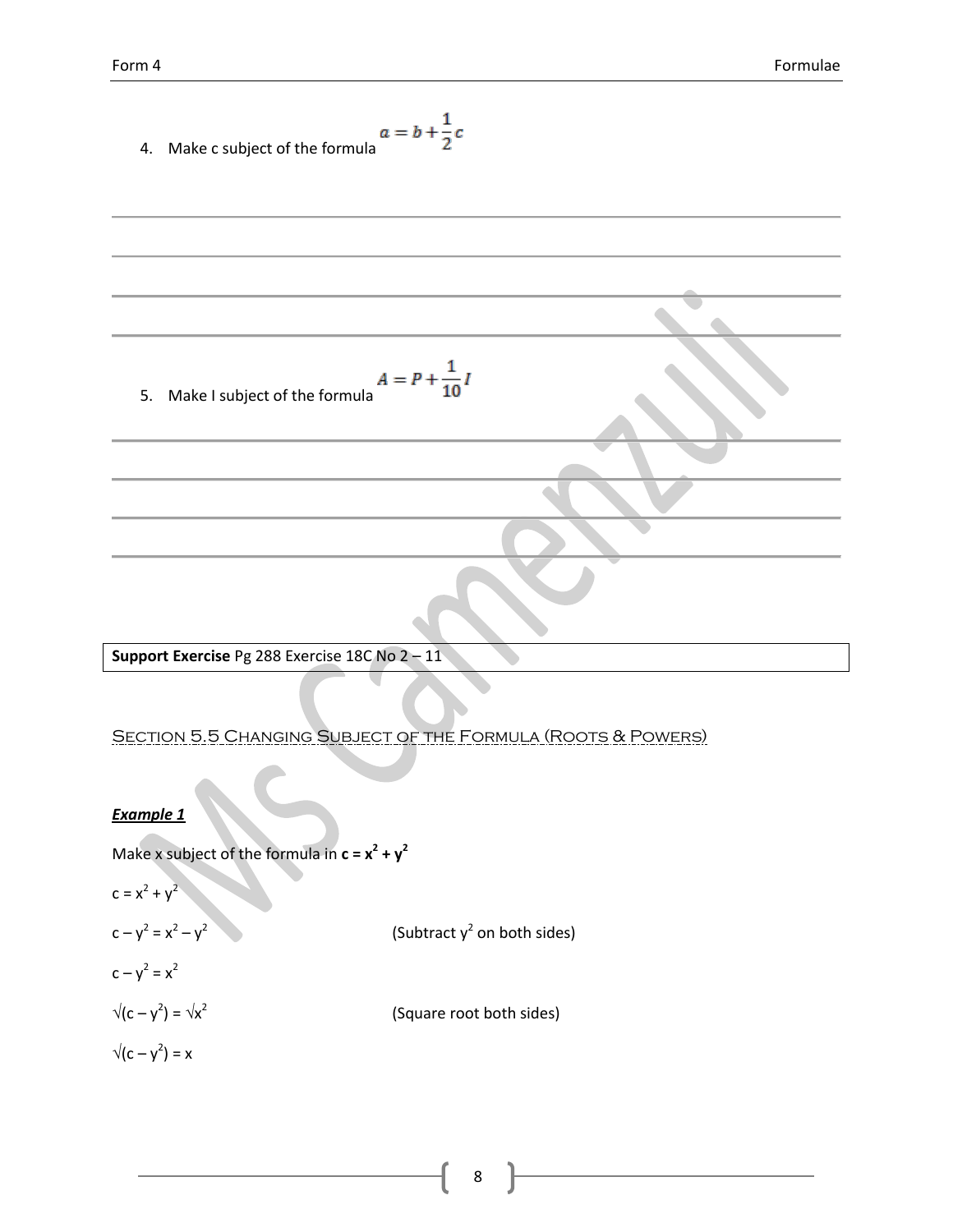## *Example 2*

Make y subject of the formula in  $\mathbf{g} = 2\mathbf{x}^2 - \mathbf{y}^2$ 

$$
g = 2x^{2} - y^{2}
$$
  
\n
$$
y^{2} + g = 2x^{2} - y^{2} + y^{2}
$$
  
\n
$$
y^{2} + g = 2x^{2}
$$
  
\n
$$
y^{2} + g - g = 2x^{2} - g
$$
  
\n
$$
y^{2} = 2x^{2} - g
$$
  
\n
$$
y^{2} = \sqrt{2x^{2} - g}
$$
  
\n(Subtract g on b)  
\n
$$
y = \sqrt{2x^{2} - g}
$$
  
\n(Square root both sides)  
\n
$$
y = \sqrt{2x^{2} - g}
$$

#### *Example 3*

Make t subject of the formula **v = ut +2nt**

 $v = ut + 2nt$ 

# *In order to get only one t we must factorise the right hand side.*

 $v = t(u + 2n)$  (Factorise the right hand side)  $\frac{v}{u+2n} = \frac{t(u+2n)}{u+2n}$ (Divide both sides by (u+2n))

 $\frac{v}{u+2n} =$ 

**Consolidation** 

**1.** Make x subject of the formula in  $H = \sqrt{x^2 + 4}$ 

(Add  $y^2$  on both sides)

(Subtract g on both sides)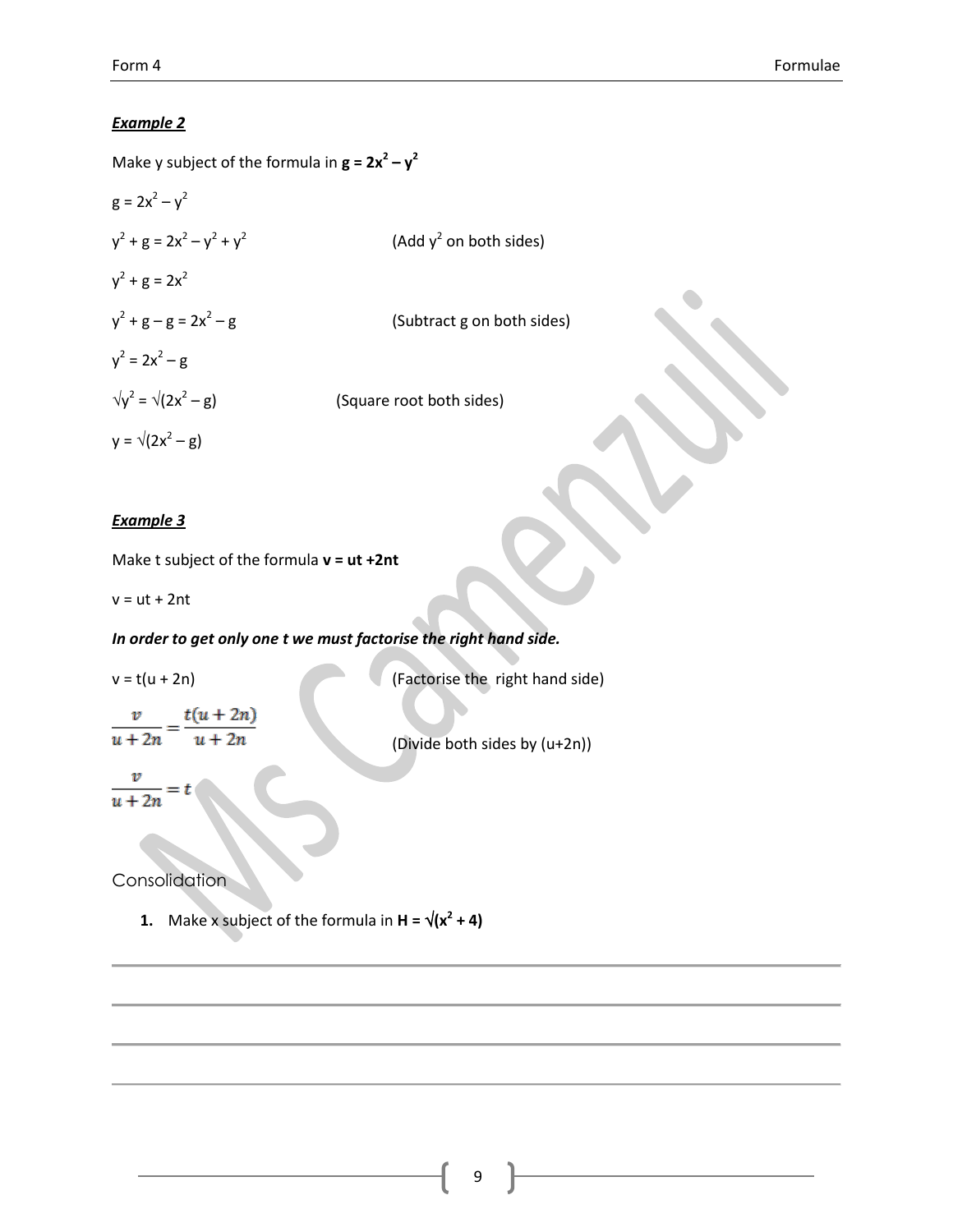2. Make I subject of the formula  
\n3. Make t subject of the formula 
$$
\frac{r}{a^2 - t^2} = pq
$$
  
\n4. Make c subject of the formula  $a + b + \sqrt{c - 1} = a$   
\n5. Make p subject of the formula  $\frac{a}{b}\sqrt{p - q} = 1$ 

ſ